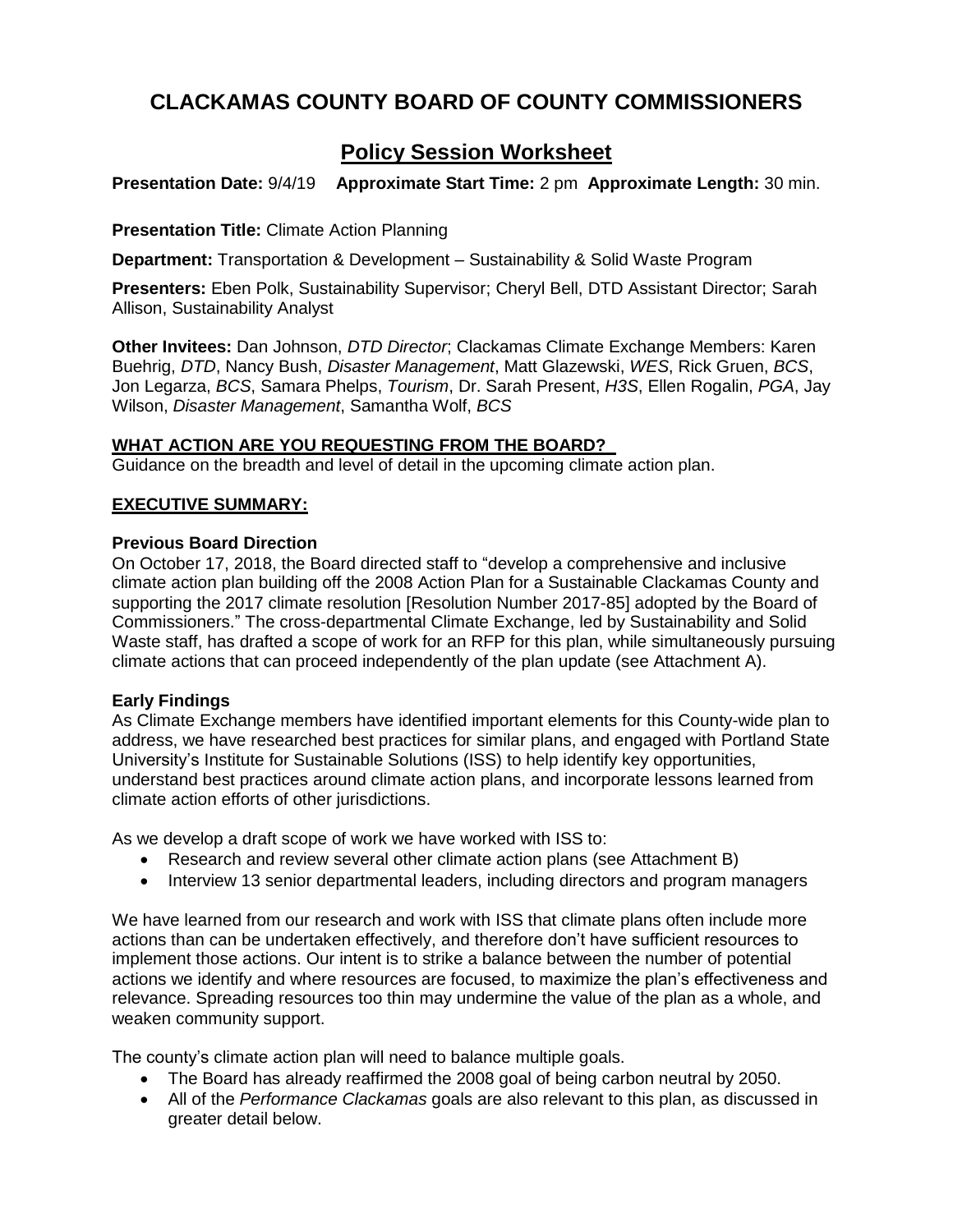With these goals and the goals of community members to consider, it is important for us to be strategic in developing the action plan.

### **Approaches to Balancing Priorities**

We believe it is important to identify the plan's approach now, while we're developing the RFP, because it will have a profound impact on the proposals developed by consultants. Below, we describe three options to consider to achieve this balance. In choosing an option, it is important to note that the particular criteria for prioritizing actions can be identified with the consultant, based on research and further engagement, and does not need to be determined at this time. Additionally, the decision regarding approach will not impact the budget for this project, though it will influence how that budget is allocated.

### **Other Ongoing Work**

Although not intended for discussion at this policy session, staff have been advancing other near-term efforts to address the county's own operational carbon footprint, which are described in Attachment A.

### **Future Decisions**

The Board has expressed a high level of ownership and interest with the climate action plan, and staff will maintain engagement with the Board at large and Commissioners Fischer and Humberston as our key liaisons, to ensure appropriate awareness and involvement in the planning process. The final draft scope will be shared with the Board for review. Future decisions will take place during the finalization of the RFP process, during project refinement with the consultant, and at milestones during the planning process.

### **FINANCIAL IMPLICATIONS (current year and ongoing):**

| $\boxtimes$ YES<br>Is this item in your current budget? | $\Box$ NO |
|---------------------------------------------------------|-----------|
|---------------------------------------------------------|-----------|

**What is the cost?** - In advance of an RFP, Sustainability and Solid Waste has allocated \$150,000 for the development of the Climate Action Plan. Responses to the RFP may result in a different cost estimate. Funding for actions stemming from the plan will need to be determined at the time actions are implemented.

**What is the funding source? -** The Sustainability and Solid Waste fund, with contributions from other departments as part of their participation in the Climate Exchange.

### **STRATEGIC PLAN ALIGNMENT:**

### **How does this item align with your Department's Strategic Business Plan goals?**

The forthcoming climate action plan will impact all County departments, including their strategic business plans. Therefore, while the issue of this policy session does align with all of DTD's Strategic Business Plan goals and the goals of many other departments, the larger alignment with Performance Clackamas is more relevant to this policy session.

| <b>Performance</b><br>Clackamas goals | <b>Climate Action Plan Alignment</b>                                                                                                                                                                                                                                                                                                      |  |
|---------------------------------------|-------------------------------------------------------------------------------------------------------------------------------------------------------------------------------------------------------------------------------------------------------------------------------------------------------------------------------------------|--|
| Grow a vibrant<br>economy             | Climate change will impact every sector of the economy, and is<br>already impacting many. Wildfires, reduced snowpack, increased<br>vulnerability to pests, and increased summer temperatures have a<br>direct impact on a variety of businesses. Policies to reduce<br>greenhouse gas emissions will also have impacts on businesses. In |  |

### **How does this item align with the County's Performance Clackamas goals?**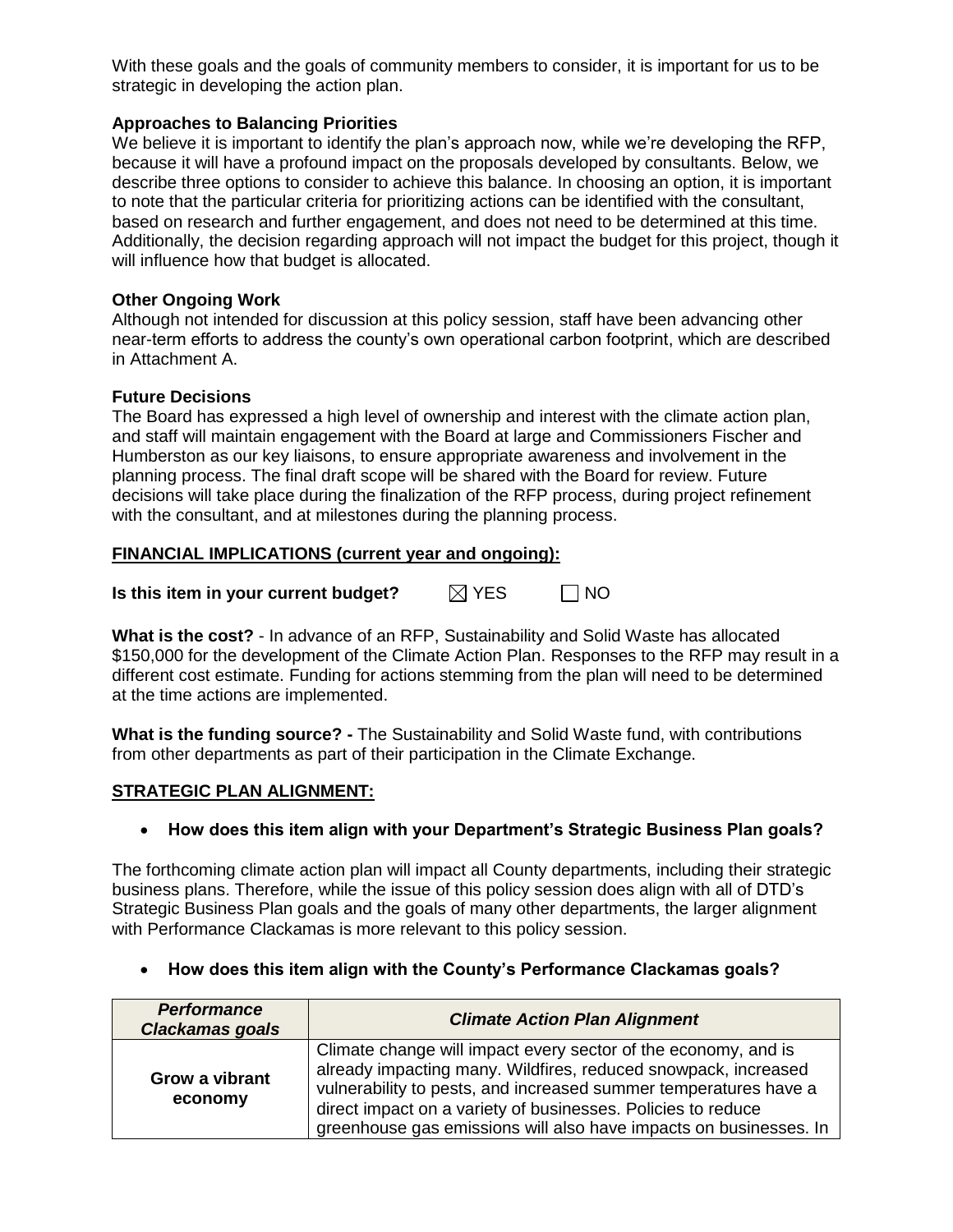|                                                                              | order to grow a vibrant economy, the County must look forward to<br>both the physical and policy impacts of climate change.                                                                                                                                          |
|------------------------------------------------------------------------------|----------------------------------------------------------------------------------------------------------------------------------------------------------------------------------------------------------------------------------------------------------------------|
| <b>Build a strong</b><br>infrastructure                                      | Climate change makes it more important that infrastructure be<br>energy efficient and built or retrofitted to withstand the amplified<br>hazards and stresses of a changing climate.                                                                                 |
| Ensure safe, healthy,<br>and secure<br>communities                           | Climate change is one of the greatest threats humans have ever<br>faced. It impacts our health in many ways, and can undermine the<br>safety and security of our communities.                                                                                        |
| Honor, utilize,<br>promote, and invest<br>in our natural<br><b>resources</b> | Our natural resources are both at high risk from climate change,<br>and provide some great opportunities for reducing greenhouse<br>gasses. By investing in our natural resources, they can be healthier<br>and more resilient, while also protecting our community. |
| <b>Build public trust</b><br>through good<br>government                      | The climate plan will, by necessity, involve virtually every<br>department in the County. It will also directly engage the community<br>to help address this challenge. This collaboration and problem<br>solving are key to good governance and building trust.     |

### **LEGAL/POLICY REQUIREMENTS:**

There is no legal requirement for Clackamas County with respect to climate change. In the 2017 resolution on climate the Board of Commissioners resolved to "renew its commitment to policies and practices, both within county government and throughout the community, that respond to the need to combat and adapt to climate change, for the sake of the future of our residents and our economy."

A number of other policies and plans speak to climate issues and would benefit from continued coordination. For example, the Oregon Legislature required Metro to develop a strategy to reduce greenhouse gas pollution from the transportation sector in our region, which culminated in the regional Climate Smart Strategy in 2015. Our new Regional Waste Plan incorporates goals and actions that would reduce GHG emissions from our consumption and discard of materials. Tourism is developing a sustainable tourism strategy. The County's Public Health Modernization process explicitly includes climate-related health issues.

### **PUBLIC/GOVERNMENTAL PARTICIPATION:**

As noted above under the Performance Clackamas section, this plan will involve extensive participation by various departments within the County, other agency partners, and the community; therefore, broad engagement will be key in developing and implementing the plan.

As work progresses from the planning phase into development and implementation, the specific details will be developed. PGA has been included in the pre-work associated with this effort, and will continue to work with staff and the consultants in developing communications strategies.

### **OPTIONS:**

1. **Menu Approach.** A traditional approach to the question of focus is to develop a broad array or "menu" of potential climate actions. The Multnomah County/City of Portland 2015 Climate Action Plan follows this approach, with over 170 actions. Implementation of these actions is then dependent on funding and other opportunities that arise after the planning process.

– *Advantages:* Community members and partners who see their interests and priorities included in the plan may be more supportive.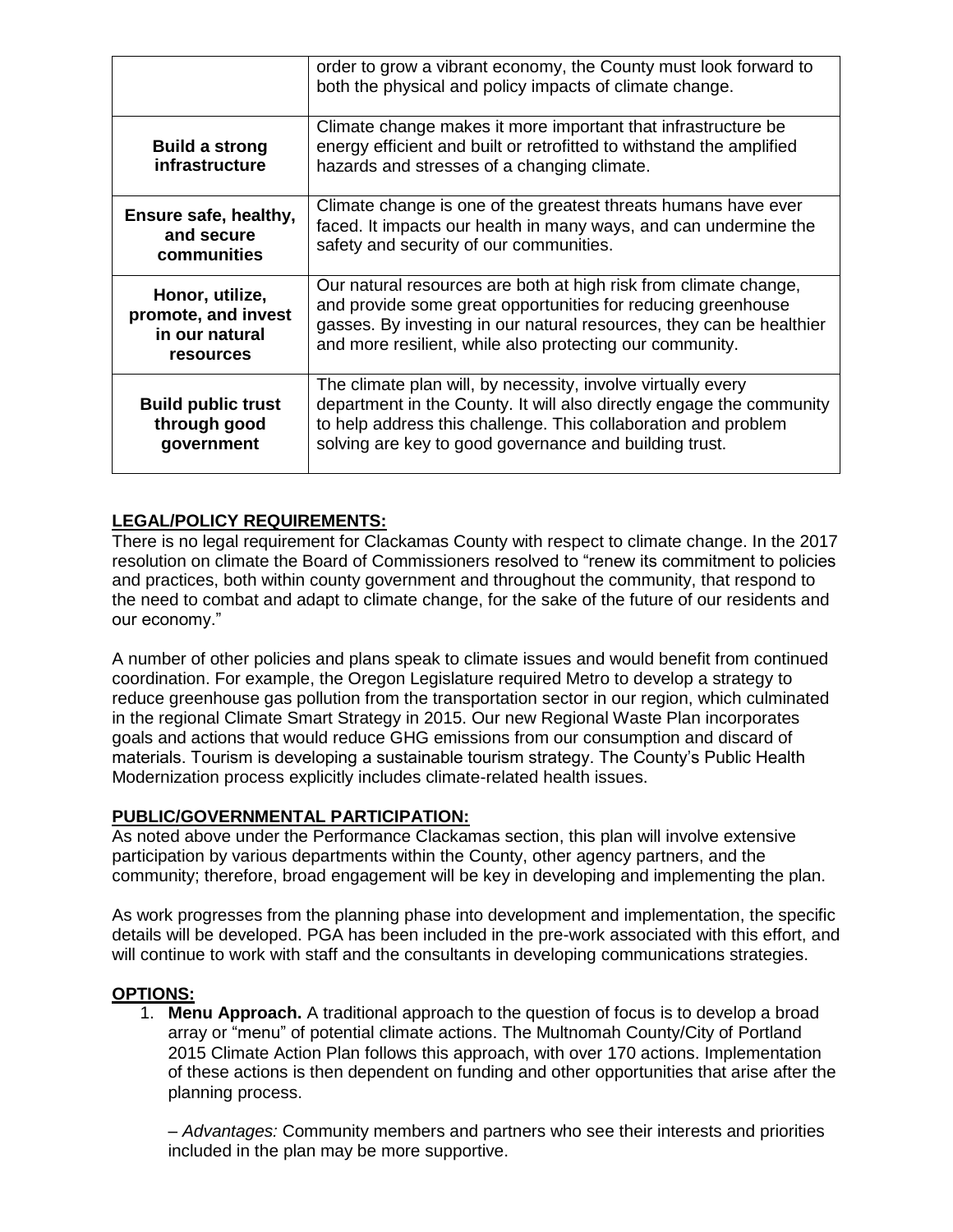– *Disadvantages:* A wide range of included actions will leave insufficient resources to research and plan for implementation. With limited County resources, actions are likely to only be partially implemented, resulting in limited success for overall goals.

2. **Narrow Approach.** A different approach was taken by the City of Tempe, Arizona, who focused in on three issues (energy and energy efficiency, transportation, and extreme heat) from the beginning of their process, and identified four actions for each of these issues, for a total of twelve actions in their plan. The City anticipates multiple plans, each with its own planning process building off of previous work.

– Advantages: Selected actions can be developed to an even greater depth of detail. Engagement can be focused in priority areas, building stronger awareness in the community and partners of those issues.

– Disadvantages: Initial prioritization will be done without benefit of engagement, limiting the array of potential actions to be considered.

3. **Strategic Implementation Approach**. A third approach uses the Clackamas County Multi-Year Long-Range Planning Work Program as a model, and serves as a hybrid between the other two approaches. In this model, a first phase would explore a comprehensive range of climate actions through research and engagement. A second phase of the planning process would evaluate those actions for those that have the highest impact for the County at this time. Those high-impact actions would be developed into a series of work plans for implementation. This option allows each work plan to use the findings from the initial phase with minor updates, rather than requiring a separate planning effort.

– Advantages: A broad range of actions will be identified, which will both honor the input of partners and community members, and provide a foundation for future development of additional actions. Sufficient resources will be allocated to developing actions that will be implemented, maximizing their chances of success.

– Disadvantages: Community members and partners whose proposed actions are not prioritized may express frustration with which actions were chosen.

### **RECOMMENDATION:**

Staff respectfully recommends Option 3 – Strategic Implementation Approach, with broad exploration of potential actions that are prioritized into a series of targeted work plans.

### **ATTACHMENTS:**

Attachment A. Summary of Current Clackamas County Climate Actions Attachment B. Clackamas County Climate Action Plan Memo: Typologies and Tradeoffs

### **SUBMITTED BY:**

Division Director/Head Approval Department Director/Head Approval County Administrator Approval

For information on this issue or copies of attachments, please contact Sarah Allison @ 503-742-4462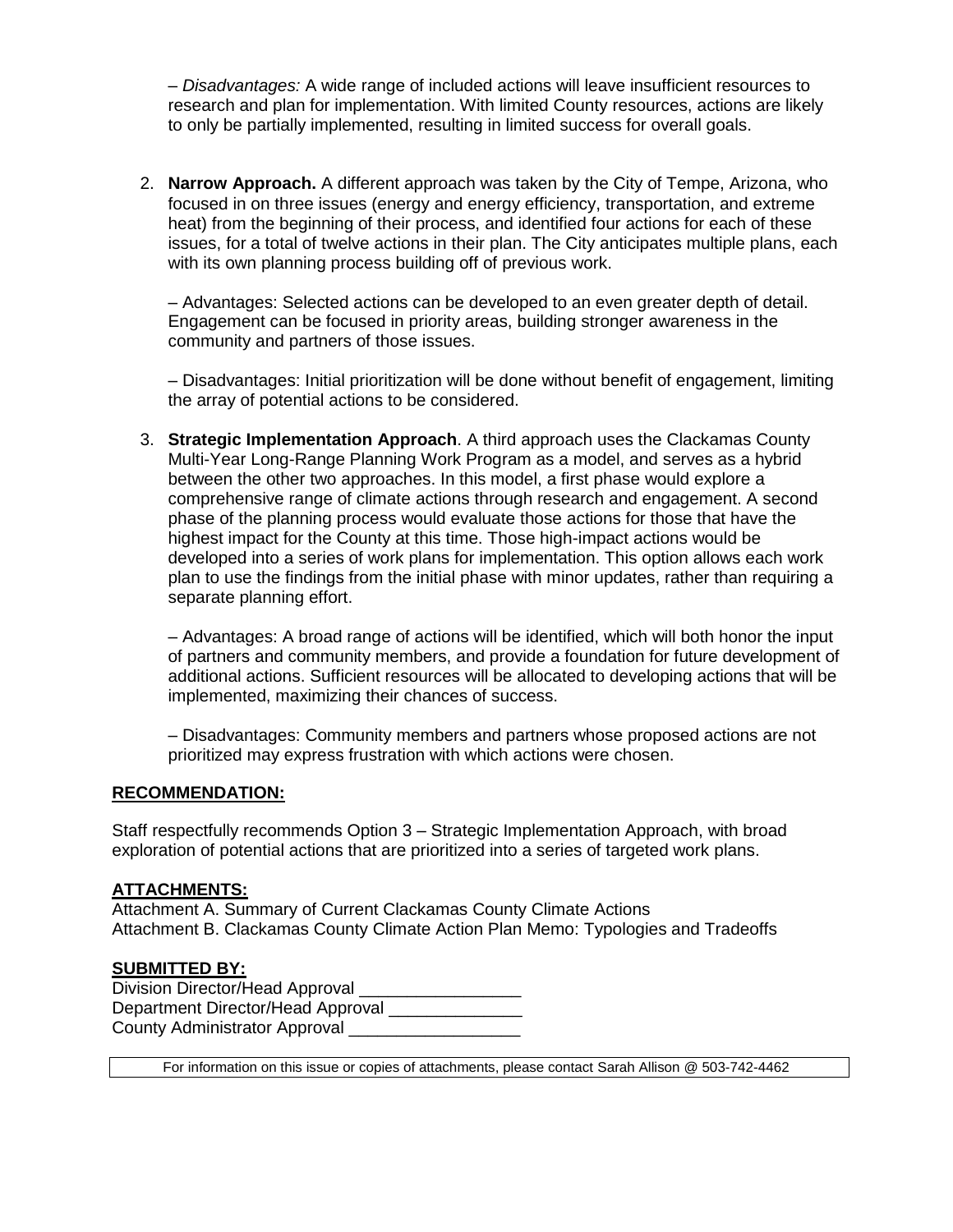## **Attachment A**

# Summary of Current Clackamas County Climate Actions

September 2019

## **Overview**

In response to the Board of County Commissioners' direction to take action addressing climate change, staff has initiated several projects. These projects address greenhouse gas production by County operations and increase staff capacity to address climate concerns. In addition to the projects listed below, several departments represented in the Climate Exchange have done recent work to analyze their assets for resilience to and contribution to climate change.

# Current Climate Actions

Climate change has been studied and mitigation actions developed for decades. Because of this foundation, the County is able to take some impactful actions with little further research. Many of these actions build on work that the County and our partners have already started.

### Clackamas Climate Conversations: Lunch & Learn Series

The Clackamas Climate Exchange, a cross-departmental group of staff working on climate issues, has presented a lunch & learn series in 2019 to engage County staff on climate action. Each presentation has addressed the way that climate change impacts a different department or program, and actions that staff are taking to address those issues.

### County Operational Greenhouse Gas Inventory

Staff from across the County worked with an AmeriCorps member in the Sustainability and Solid Waste program to gather data for an inventory of all greenhouse gas emissions from County operations in 2017. This inventory provides key insights into areas of opportunity to reduce the County's impact on climate change, and a baseline for evaluating future progress to reduce those emissions.

### Renewable Energy Purchase for County Operations

Sustainability and Solid Waste staff has worked with Facilities staff to research opportunities for the County to reduce their greenhouse gas impact by purchasing renewable energy. Staff has identified several options, and is researching the costs and benefits of each in order to present those options to the Board.

### Low-Carbon Fleet Analysis

DTD staff has begun exploring opportunities to analyze County fleet and develop a scope for a clean fleet plan. This work will clarify the needs and impacts of different fleet vehicles, and the cost to transition to lower-impact vehicles at different rates.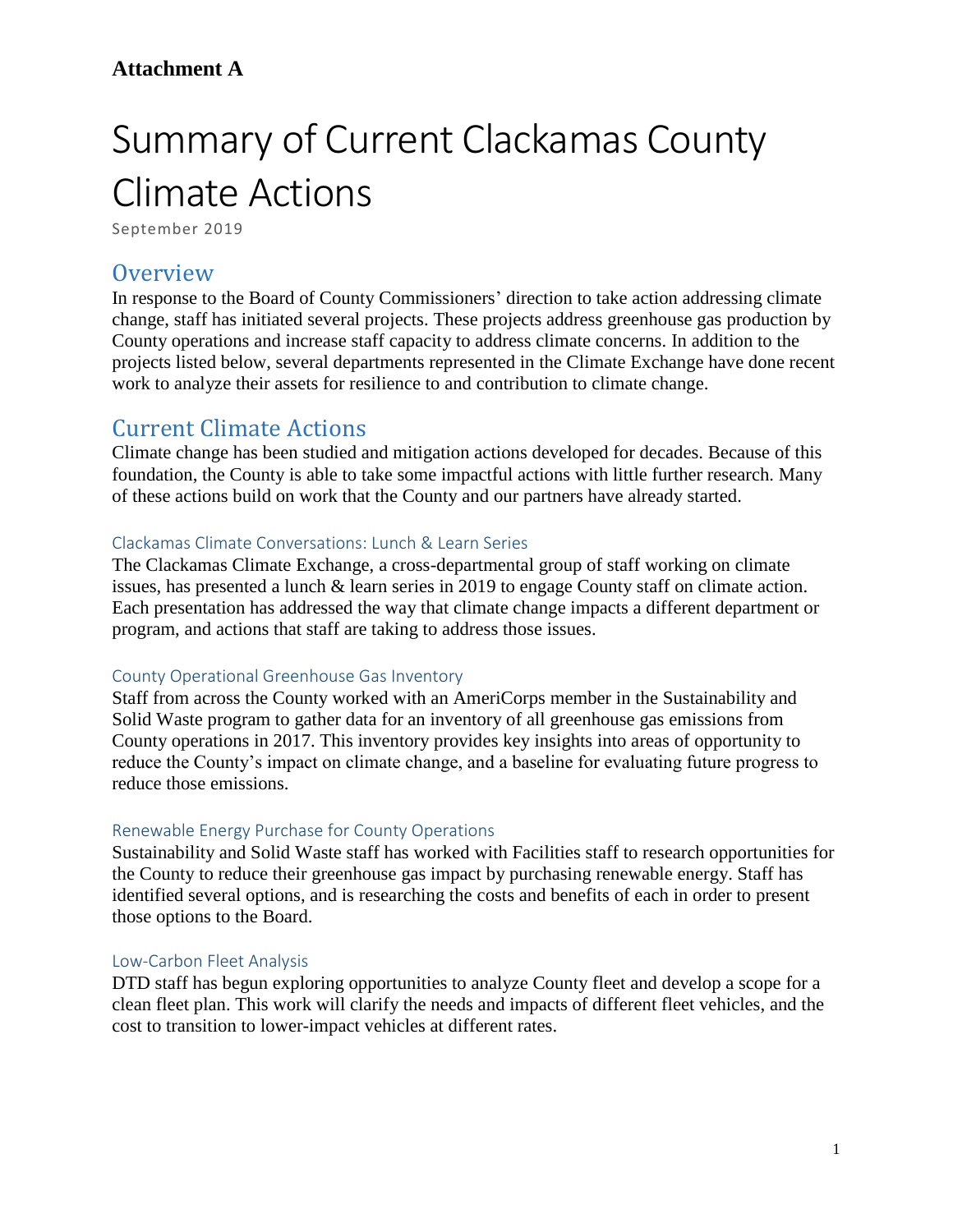### Electric Vehicles

Social Services, with support from Sustainability and Solid Waste, is in the process of developing a grant application to add several electric vehicles (EVs) and EV charging stations to their fleet. These vehicles would serve the rural population, with a focus on senior centers and transportation of patients. This project would also create new opportunities for rural residents to charge EVs, making them a more feasible option.

### High Performance Building Policy

Facilities and Sustainability and Solid Waste staff have drafted a High Performance Building Policy to set standards for new construction of County facilities or major renovations that reflect the County's climate goals. Facilities built to these standards would be more energy efficient and have lower greenhouse gas emissions, both during construction and during operation.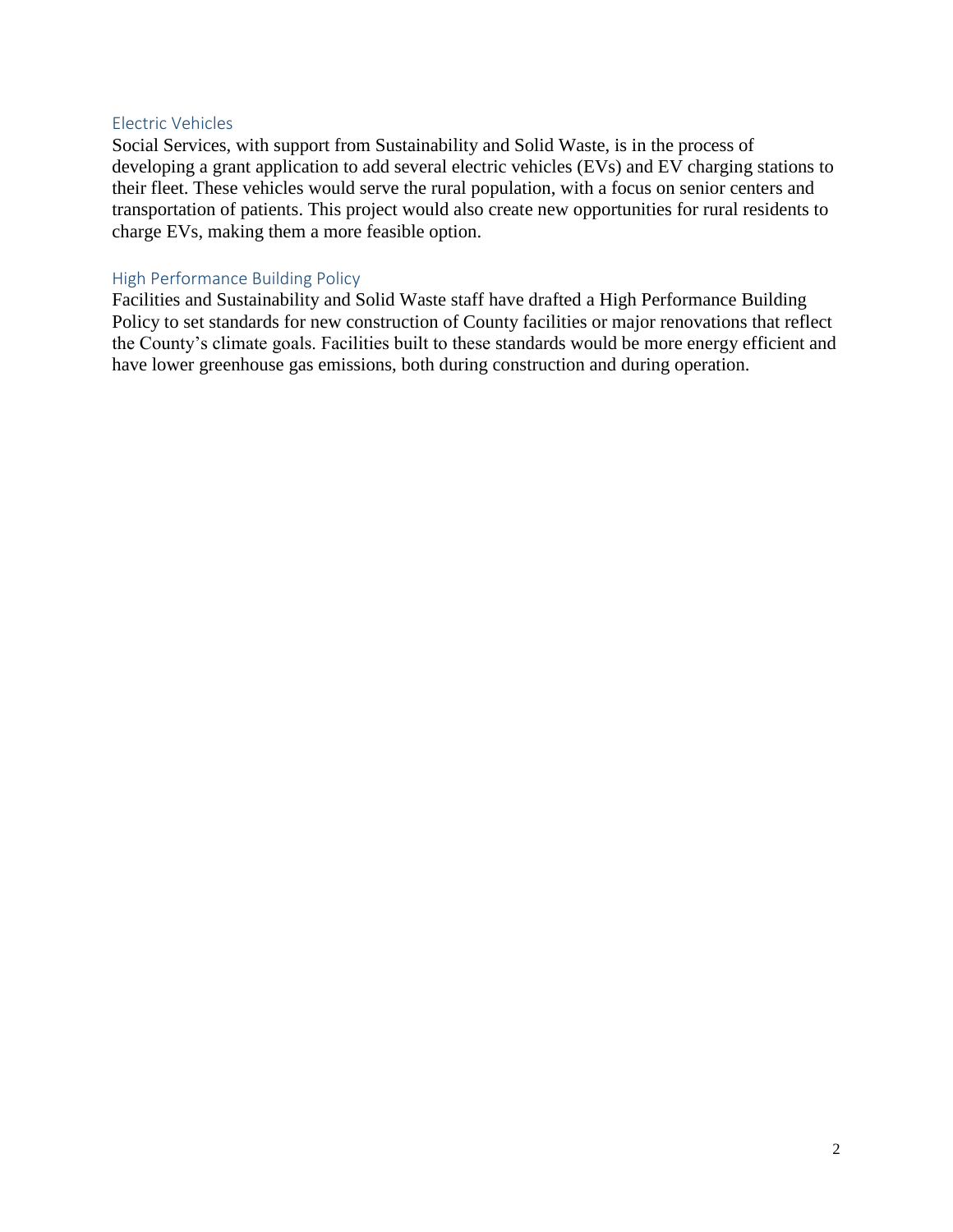Clackamas County Climate Action Plan Memo: Typologies and Tradeoffs



Liliana Caughman, PhD Candidate Portland State University Institute for Sustainable Solutions August 2019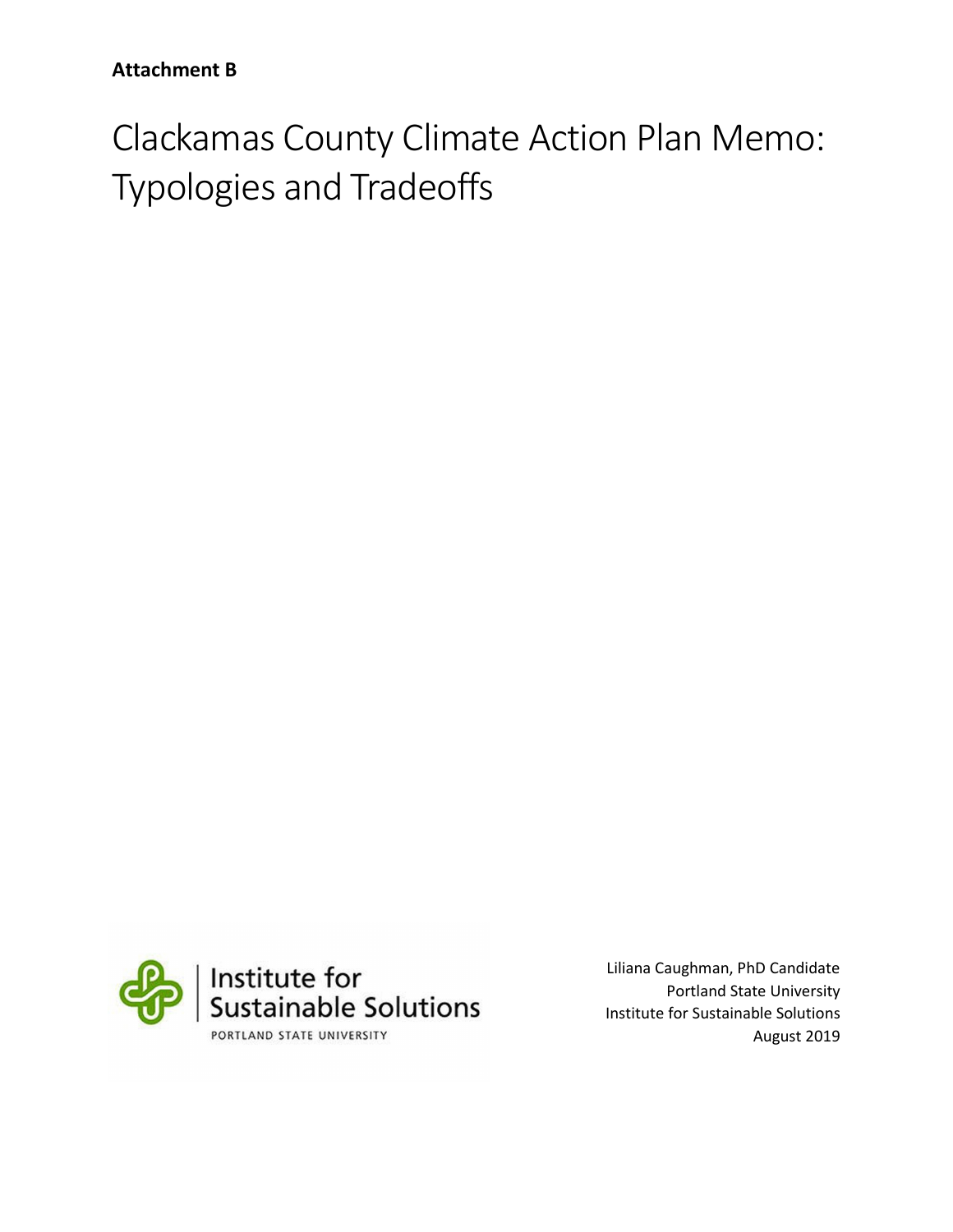## Overview

This short paper uses a literature review of the most recent and cutting-edge research on climate change planning to address the following questions:

- What is a climate action plan (CAP)?
	- o What are common CAP goals, strategies, and typologies?
- Do climate action plans work? Why or why not?

## Climate Action Plans - Mitigating GHG Emissions

Traditionally, climate action plans (CAPs) are written to understand greenhouse gas emissions in a certain geographical location and to identify and implement strategies to reduce those emissions.

A typical climate action plan created by city or county governments in the US and abroad tends to have the following components:

- An inventory of all greenhouse gas emissions by major type of source, such as buildings, transportation, electrical generation, etc.
- An emission reduction goal, usually expressed as a percentage reduction compared to a baseline year. For example, Fort Collins has a goal of reducing its emissions so that by 2020 they are 20 percent below 2005 emissions, and, by 2030, 80 percent lower than 2005 emissions.



- A prediction of how emissions will increase under a "business as usual" scenario compared to the emission reduction goal to determine how much emissions need to be cut (see chart).
- A suite of strategies to achieve the needed reductions.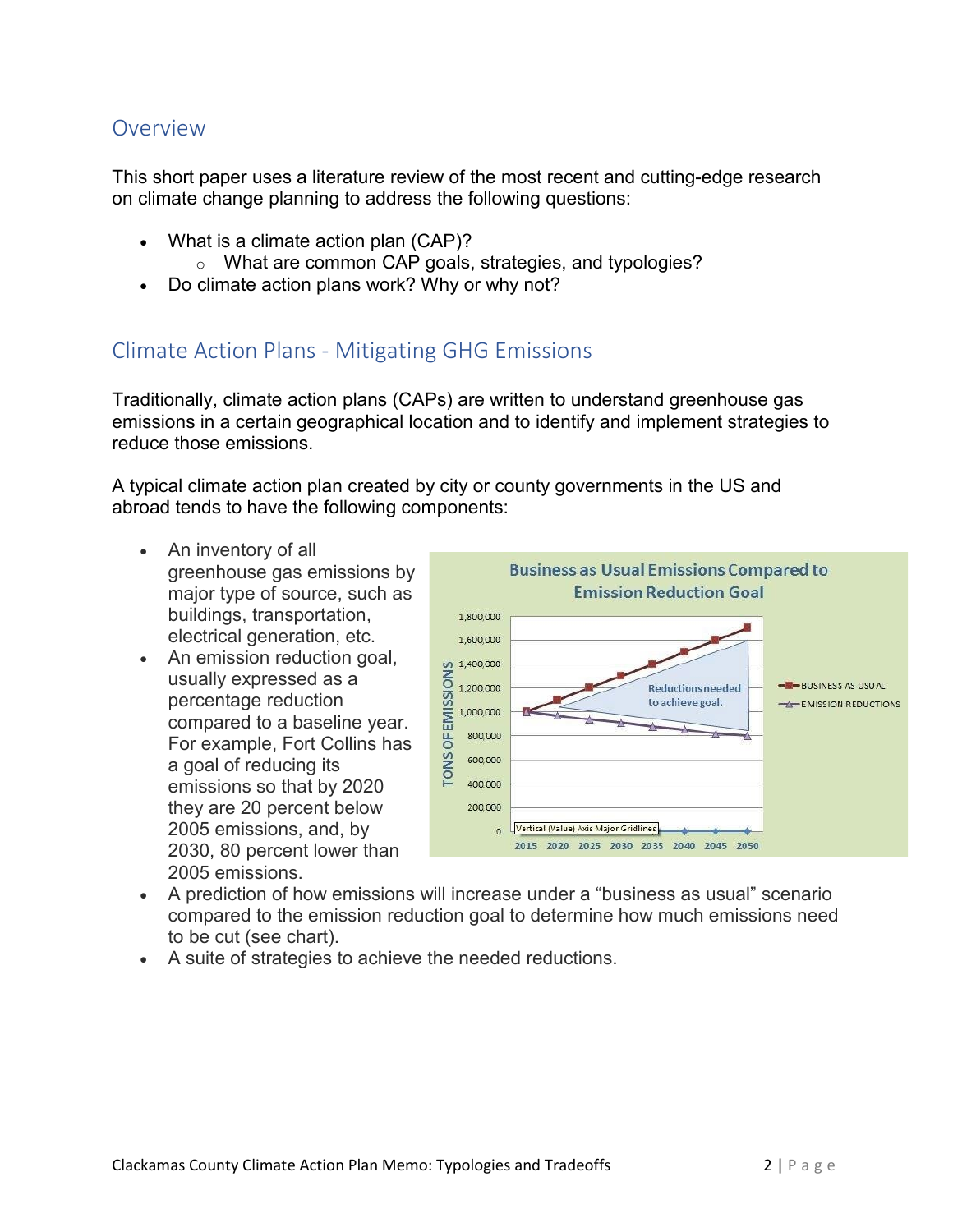An analysis of 20 US climate action plans showed the following strategy areas were present in 50% or more of plans reviewed:

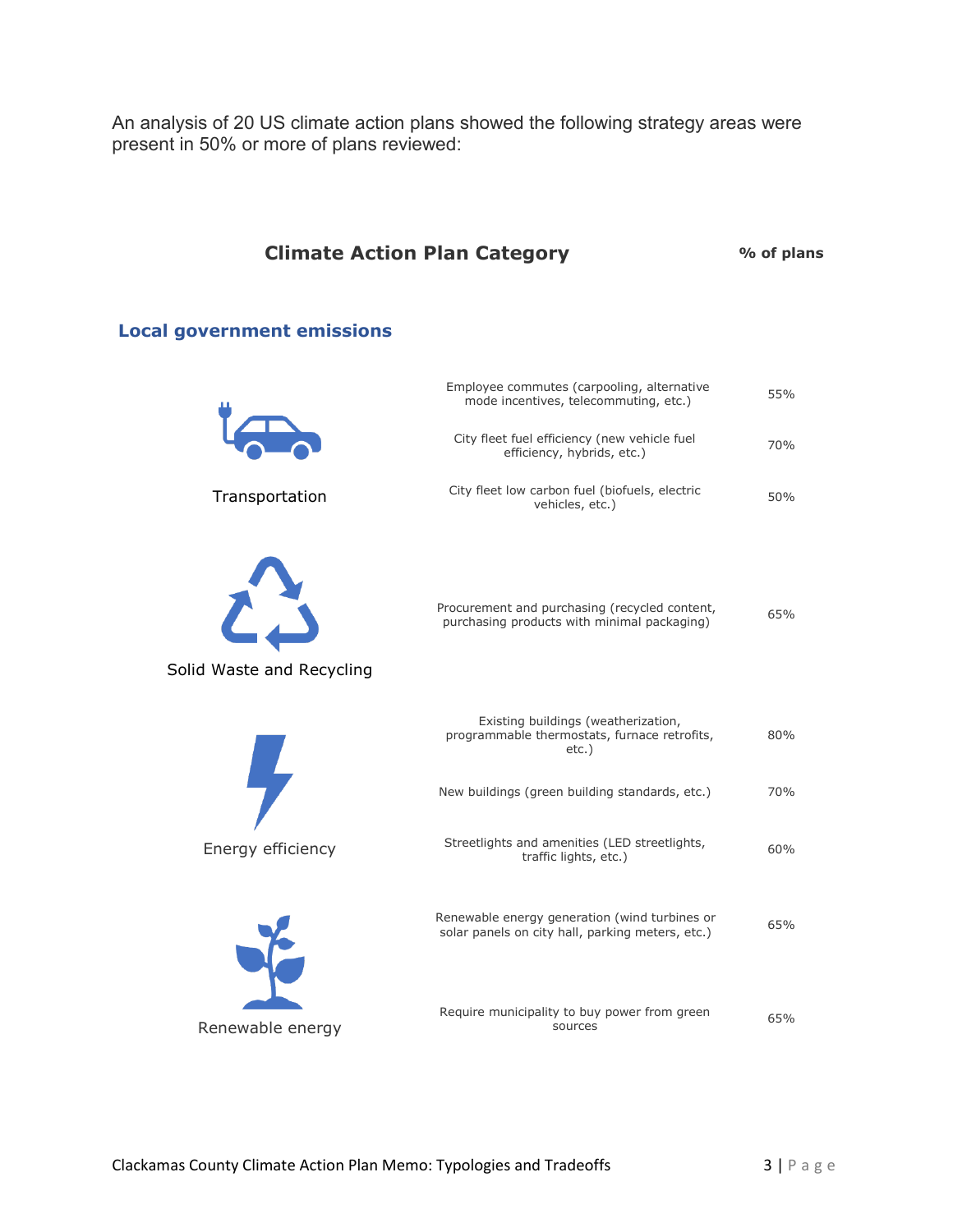## **Community emissions**



Transportation





Solid waste and recycling



Energy efficiency



| Reduce carbon content of fuels, including for<br>transit (biofuel standards, electric vehicles,<br>$etc.$ ) | 65% |
|-------------------------------------------------------------------------------------------------------------|-----|
| Increase fuel efficiency (idling policies, taxi fleet<br>improvement incentives, etc.)                      | 55% |
| Bicycle infrastructure (lanes, boulevards, etc.)                                                            | 75% |
| Pedestrian infrastructure (sidewalks, crosswalks,<br>$etc.$ )                                               | 50% |
| Transit service (increased hours, extend number<br>of lines)                                                | 80% |
| Alternative transportation (discounted transit<br>passes, free bike helmet programs)                        | 55% |
| Travel demand management policies (flex work<br>hours, telecommuting, rideshare programs)                   | 60% |
|                                                                                                             |     |

Increase recycling (residential, e-waste, etc.) 65%

| Existing residential buildings (weatherization,<br>incentives, real-time utility bills, etc.) | 70% |
|-----------------------------------------------------------------------------------------------|-----|
| New residential buildings (greening residential<br>code, etc.)                                | 65% |
| Existing commercial and industrial buildings                                                  | 55% |
| New commercial and industrial buildings (green<br>building practices)                         | 55% |
| Encourage buying power from green sources                                                     | 50% |
|                                                                                               |     |

Encourage using renewable energy (programs courage using renewable energy (programs<br>supporting solar hot water heaters, etc.)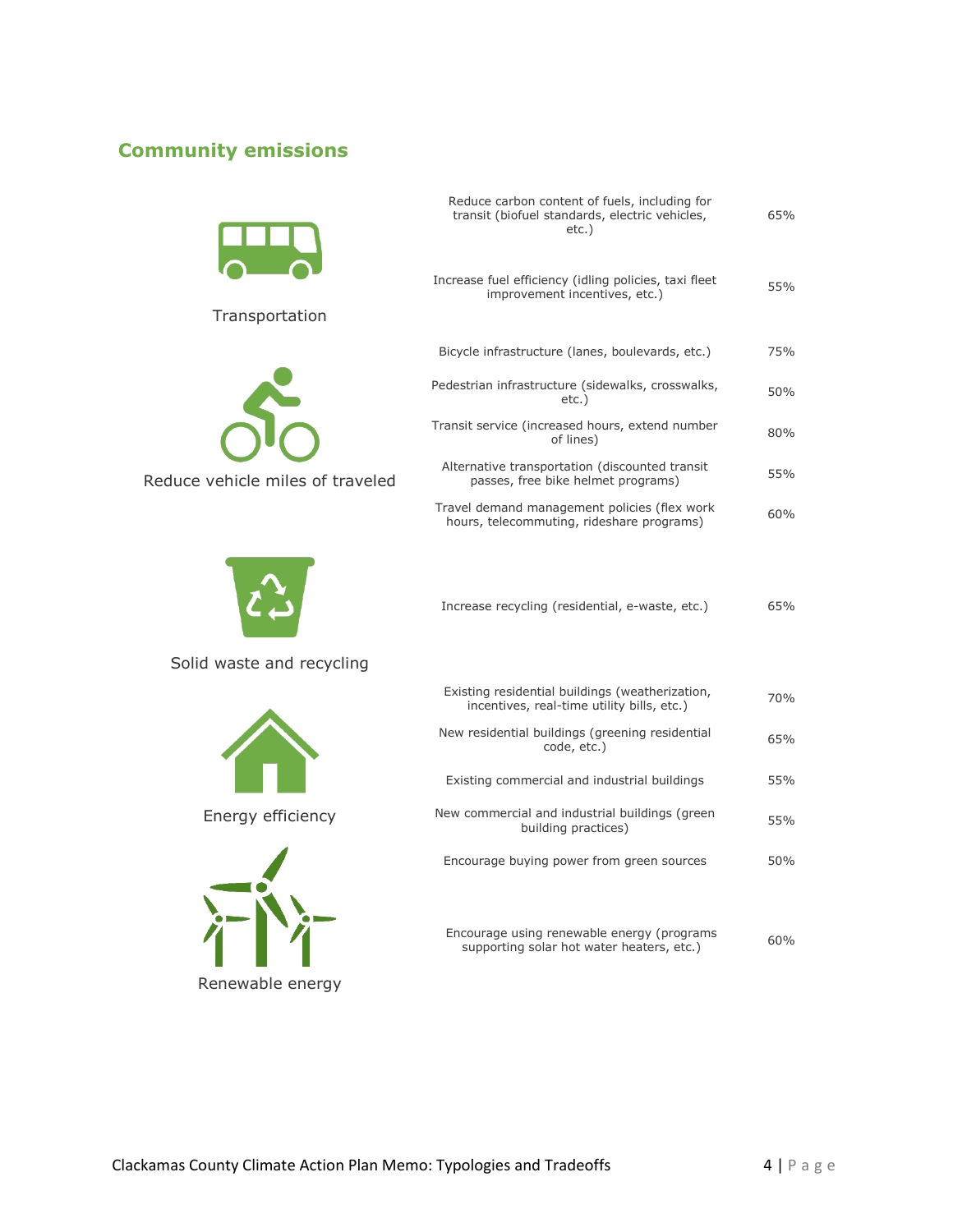|                   | Investments in reforestation and tree planting                                                                                                                           | 75% |
|-------------------|--------------------------------------------------------------------------------------------------------------------------------------------------------------------------|-----|
| Forestry          | Compact development (increase densities,<br>remove lot size minimums, etc.)                                                                                              | 70% |
| Land use planning | Zoning ordinances to reduce auto use (transit-<br>oriented development ordinances, parking<br>maximums, etc.)                                                            | 55% |
|                   | General (climate change, carbon footprint,<br>raising awareness, etc.)                                                                                                   | 70% |
|                   | Energy efficiency (weatherization, behavior<br>change, etc)                                                                                                              | 55% |
| Education         | Waste reduction and recycling                                                                                                                                            | 60% |
| Adaptation        | The plan enumerates specific anticipated local<br>impacts (heat, flooding, drought, natural<br>disasters, and vector-<br>borne disease) and identifies adaptive actions. | 25% |

Note: The table also lists the percentage of plans with adaptation actions, even though it is less than 50%. Adaptation is rapidly increasing in plans.

# Climate Adaptation Plans

Recently, as climate change concerns have shifted from a future issue to mitigate to a current crisis with immediate impacts, CAPs have also changed.

Rather than focusing only on mitigating GHG emissions, these plans either incorporate or entirely focus on adapting to the impacts of climate change in a particular geographic location. These plans are often referred to as climate adaptation plans or resilience plans and focus on the impacts of extreme environmental events (storms, floods, heat waves, etc.) on infrastructure, policy, economy, and community livelihood.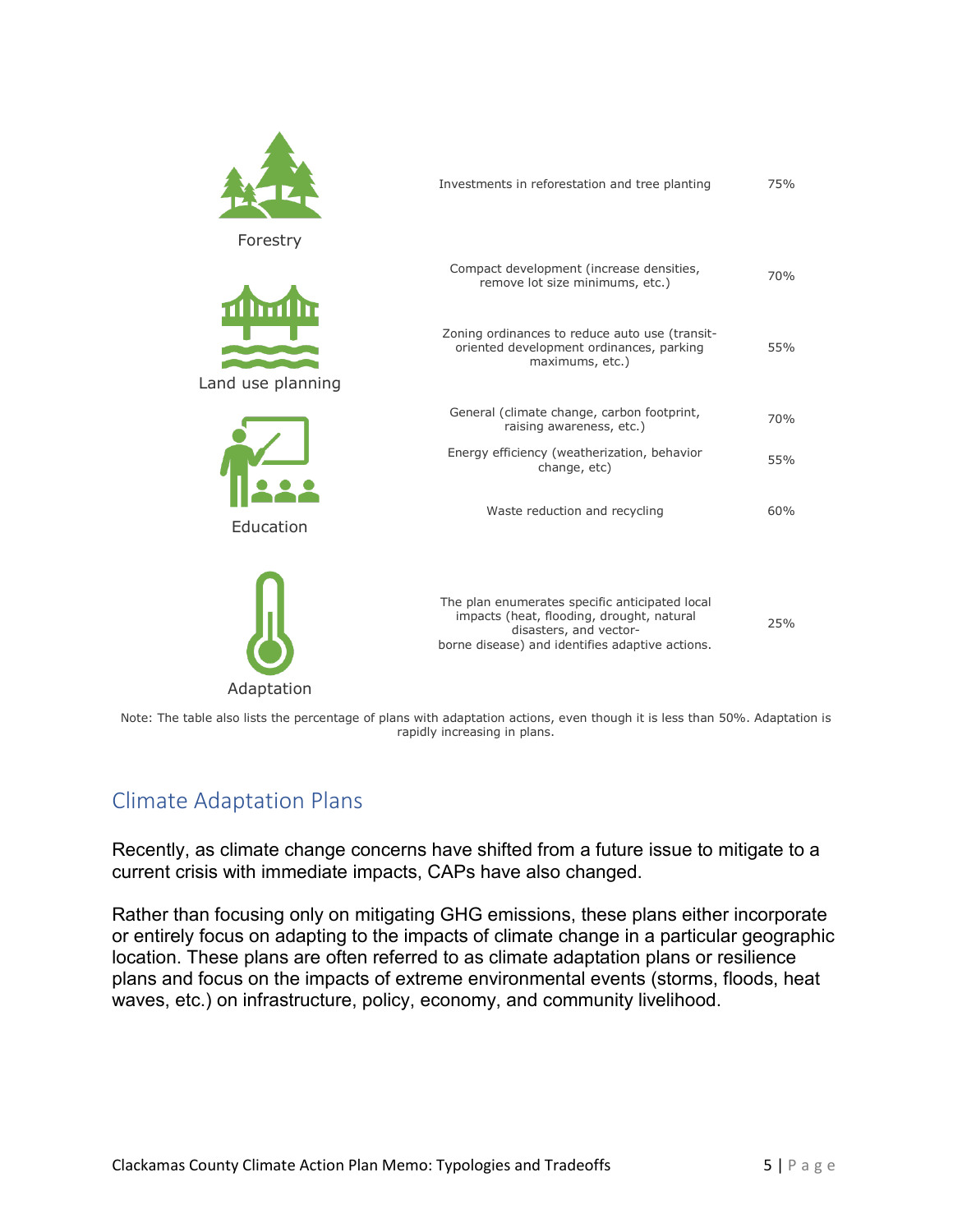# A new paradigm?

Climate action planning has been occurring for a long time now; since the 1990s in the US. However, global emissions have continued to rise, and local emissions trends remain inconsistent. This has made many scholars and practitioners question the efficacy and impact of such plans.

Fortunately, research has shown that CAPs do make a local impact, but *why* and *how*  this impact occurs is still debated. Some of the leading theories regarding the usefulness of Climate Action Plans focus on the following:

- The vision of the plan can act as a uniting force for planning and development work
- Plans help open up dialogue on climate change issues in the community
- Setting up steps that could be taken to reduce municipal and community emissions can reduce a sense of nihilism and potential spur innovation
- CAPs can increase interdepartmental coordination and best-practice sharing

Therefore, research suggests that the precise actions within the plan are generally less important that the process of making the plan and communicating the plan itself. As more of these lessons-learned are evaluated and disseminated, the types of climate action plans developed is changing, and "next-generation" plans, focused more on visioning, coordination, community engagement, and knowledge-sharing are likely coming soon.

# Equity and a "Just Transition"

Finally, CAPs have begun to have a major focus on diversity, equity, and inclusion. This is occurring for a variety of reasons including:

- The idea that lack of participation and inclusion of communities of color and lowincome communities is hindering progress toward GHG emissions goals
- Growing sensibilities regarding institutional racism, unconscious bias, etc. and desire to mitigate these problems
- Desire to get more people involved in climate action to enhance a variety of perspectives and hopefully inform knowledge sharing and innovative strategies.

Relatedly, there is emerging interest in ensuring a "just transition" to the new green economy. This means thinking holistically about the community, personal, and economic impacts that climate policy can have on communities, especially the working class and communities of color. For example: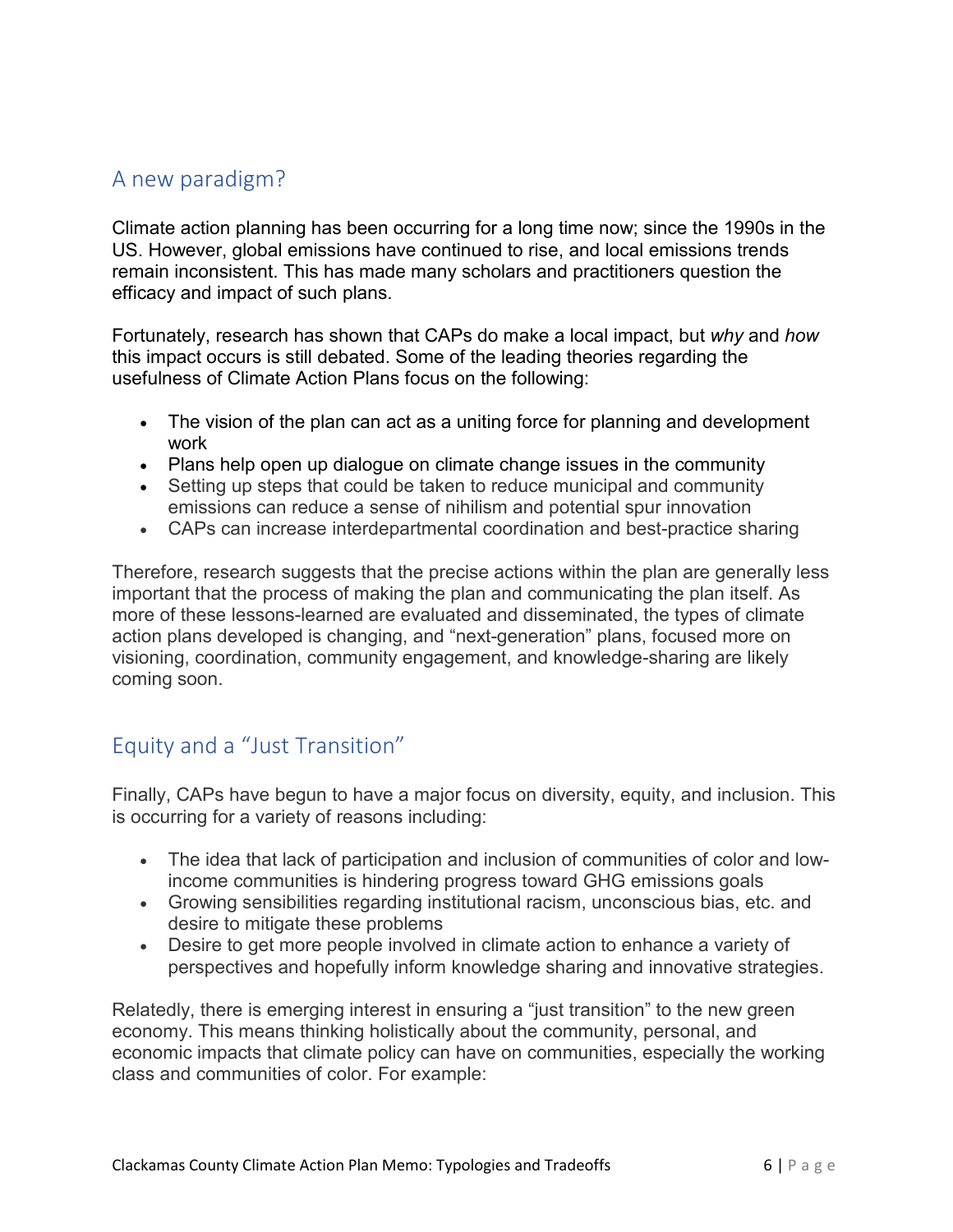- Do anti-coal policies have measures in place to secure re-training and job placement for ex-coal mine workers?
- Do new public transportation routes take into consideration where the historically black community needs to travel to get to and from church?
- Is the placement of new EV charging stations delivered equitably throughout the county and are their opportunities for economic development concurrent with the process?

Overall, including equity or a *Just Transition* framework into climate action plans requires local governments to think critically about who benefits and who suffers from climate policies, what the values and needs of the community are related to climate policies, and to offer suggestions regarding how to mitigate those impacts within the CAP plans.

| County                                                                           | <b>Plan Contents</b>                                                                                                                                                                                                                                                                                                                                                                                                                                                               | Link                                                                                                                                                                               |
|----------------------------------------------------------------------------------|------------------------------------------------------------------------------------------------------------------------------------------------------------------------------------------------------------------------------------------------------------------------------------------------------------------------------------------------------------------------------------------------------------------------------------------------------------------------------------|------------------------------------------------------------------------------------------------------------------------------------------------------------------------------------|
| San Diego, CA, 2017                                                              | 210 pages<br>Intro<br>GHG emissions inventory<br>$\bullet$<br><b>GHG</b> reduction strategies<br>$\bullet$<br><b>Climate Resilience</b><br>$\bullet$<br>Implementation and monitoring<br>$\bullet$<br>Public outreach and engagement<br>$\bullet$                                                                                                                                                                                                                                  | https://www.sandiegocounty.gov/content/<br>dam/sdc/pds/advance/cap/publicreviewd<br>ocuments/CAPfilespublicreview/Draft%20<br>Climate%20Action%20Plan%20(LOW%2<br>0RESOLUTION).pdf |
| Humboldt, CA, 2012<br>(updating and writing plan<br>collaboratively with public) | 68 pages<br>Intro<br>$\bullet$<br>GHG emissions inventory<br>$\bullet$<br>GHG reduction target<br>$\bullet$<br>GHG reduction strategies<br>$\bullet$<br>Implementation<br>$\bullet$<br>Monitor and report progress<br>$\bullet$<br>Agriculture and forest resources (land use - rural lands) on page<br>23                                                                                                                                                                         | https://humboldtgov.org/DocumentCenter<br>/View/1347/Draft-Climate-Action-Plan-<br>PDF?bidId=                                                                                      |
| King, WA, 2015<br>(updating with focus on<br>community priorities)               | 151 pages<br>Intro<br>$\bullet$<br>Outreach and engagement<br>$\bullet$<br><b>Reducing GHG emissions</b><br>$\bullet$<br><b>GHG</b> emissions targets<br>$\circ$<br>Cost effectiveness assessment<br>$\circ$<br>Transportation and land use<br>$\circ$<br><b>Buildings and facilities energy</b><br>$\circ$<br>Green building<br>$\circ$<br>Consumption and materials management<br>$\circ$<br>Forests and agriculture (pg. 87)<br>$\circ$<br>Preparing for climate change impacts | https://www.kingcounty.gov/services/envi<br>ronment/climate/actions-<br>strategies/climate-strategies/strategic-<br>climate-action-plan.aspx                                       |
| Summit, UT, 2015                                                                 | 54 pages<br>Intro<br>Emissions trends and forecast<br>Framework for climate action<br>$\bullet$<br>Playbook for implementation<br>$\bullet$                                                                                                                                                                                                                                                                                                                                        | https://www.summitcounty.org/Document<br>Center/View/3273/Summit-County-CAP-<br>Final?bidld=                                                                                       |

# Example County Plans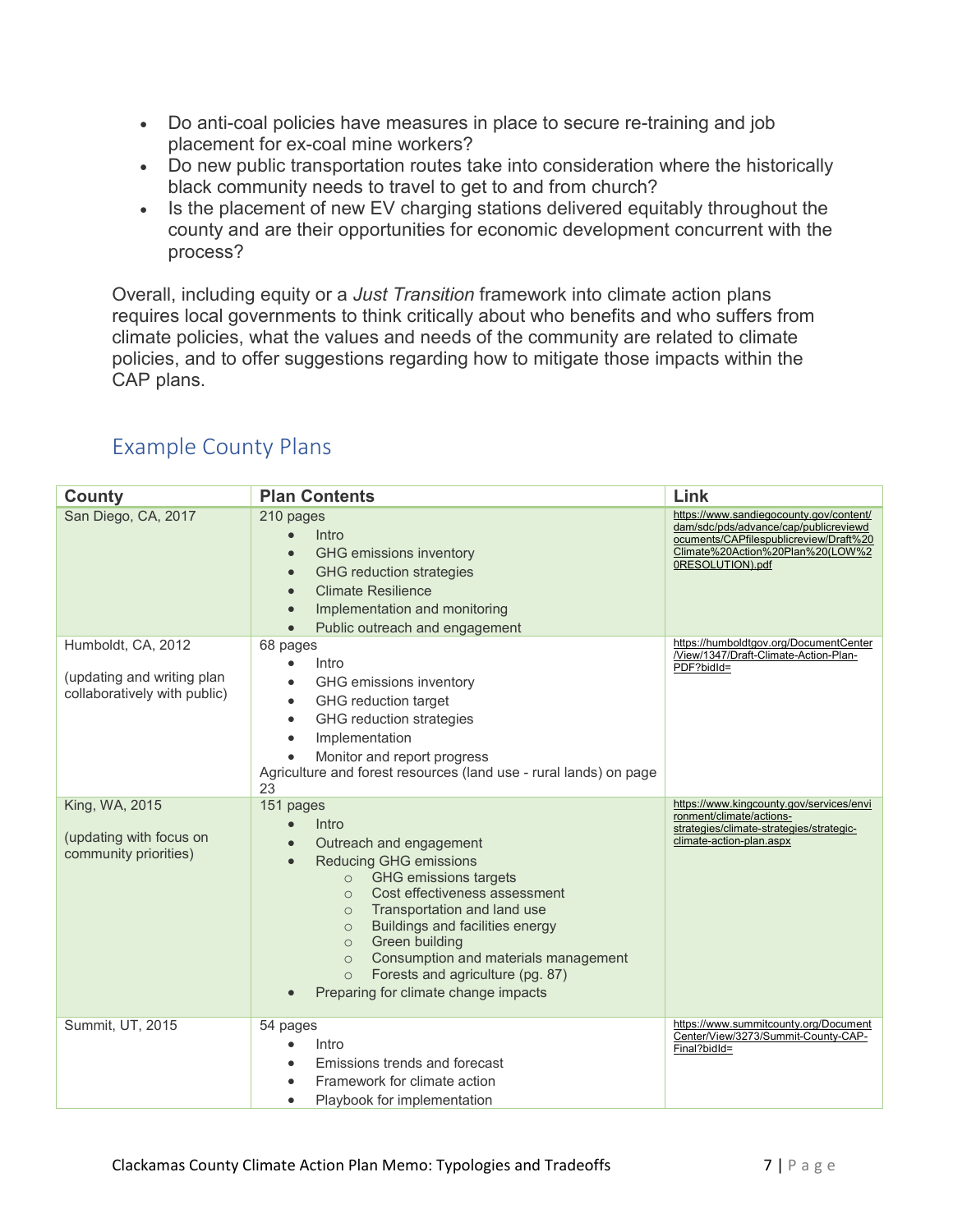|                   | Agriculture, livestock, and land use management practices<br>featured throughout the plan                                                                                                                                                                                                 |                                                                                                                           |
|-------------------|-------------------------------------------------------------------------------------------------------------------------------------------------------------------------------------------------------------------------------------------------------------------------------------------|---------------------------------------------------------------------------------------------------------------------------|
| Dane, WI, 2013    | 20 pages<br>About Climate Change Action Council<br>$\bullet$<br>Dane County's rapidly changing climate<br>$\bullet$<br>Major climate risks and adaptation opportunities<br>$\bullet$<br>Strategies to increase resilience<br>$\bullet$<br>Climate change mitigation projects and strategy | https://danedocs.countyofdane.com/webd<br>ocs/pdf/press/9 -<br>30 Climate Change and Emergency<br>Preparedness.pdf        |
| Clallam, WA, 2009 | 24 pages<br>Summary<br><b>Action Plan</b><br>Staffing<br>$\circ$<br><b>Buildings</b><br>$\bigcirc$<br>Fleet<br>$\bigcirc$<br>Commute<br>$\bigcirc$<br>Pilot projects<br>$\bigcirc$<br>Green practices<br>$\circ$<br>Clallam is a leader for CAPs in rural NW communities                  | http://www.clallam.net/environment/asset<br>s/applets/g2009-035.pdf                                                       |
| Benton, OR, 2018  | 7 pages<br>Overview<br>Immediate next steps<br>$\bullet$<br>Staff oriented actions<br>$\bullet$<br>Departmental oriented actions<br>$\bullet$<br>Cross-departmental / countywide actions<br>$\bullet$                                                                                     | https://www.co.benton.or.us/sites/default/<br>files/fileattachments/board of commissio<br>ners office/page/5742/bccap.pdf |

## References

Araos, M., Berrang-Ford, L., Ford, J. D., Austin, S. E., Biesbroek, R., & Lesnikowski, A. (2016). Climate change adaptation planning in large cities: A systematic global assessment. *Environmental Science & Policy*, *66*, 375-382.

Bassett, E., & Shandas, V. (2010). Innovation and climate action planning: Perspectives from municipal plans. *Journal of the American planning association*, *76*(4), 435-450.

Biagini, B., Bierbaum, R., Stults, M., Dobardzic, S., & McNeeley, S. M. (2014). A typology of adaptation actions: A global look at climate adaptation actions financed through the Global Environment Facility. *Global Environmental Change*, *25*, 97-108.

Climate Reality Project. (2019). How Counties are taking climate action. *[www.climaterealityproject.org.](http://www.climaterealityproject.org/)*

Healy, N., & Barry, J. (2017). Politicizing energy justice and energy system transitions: Fossil fuel divestment and a "just transition". Energy Policy, 108, 451-459.

Heffron, R. J., & McCauley, D. (2018). What is the 'just transition'?. *Geoforum*, *88*, 74-77.

Meschkat, E. (2018). Racial Equity Tool: Cleveland Climate Action Plan. *Sustainability: The Journal of Record*, *11*(6), 280-283.